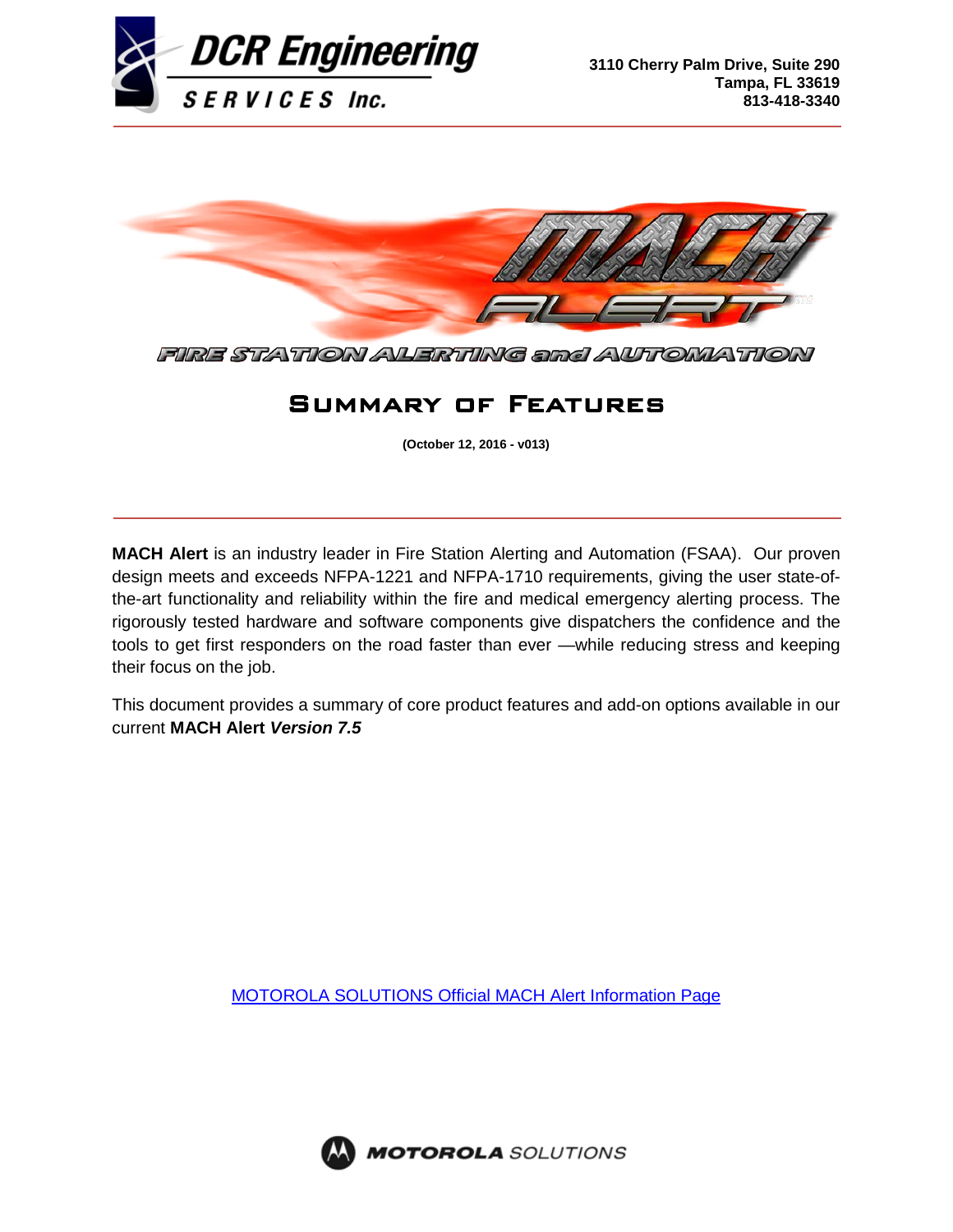

# Core Product Features

# **Key Functionality**

- Proven reliability to alert multiple stations controllers near-instantaneously over Internet Protocol (IP) connections
	- No prolonged poll cycles
- Alerts multiple stations rapidly over data radio networks
	- **Broad support for different radio network configurations**
- System allows for configuration changes with never having to go offline or disrupt dispatchers
- No manual reset required between alerts
- Designed to integrate with existing network and dispatch infrastructure
- Base system supports up to 127 fire stations
- Supports up to 20 distinct areas and 10 unique CAD vendors
	- **IDEAL FORM IDED** Ideal for multiple-agency centers
- Scalable to fit the needs of any municipality's emergency services infrastructure
- Utilizes Motorola's new ACE3600 high-performance controller offering enhanced reliability.



*Motorola ACE3600 Remote Terminal Unit*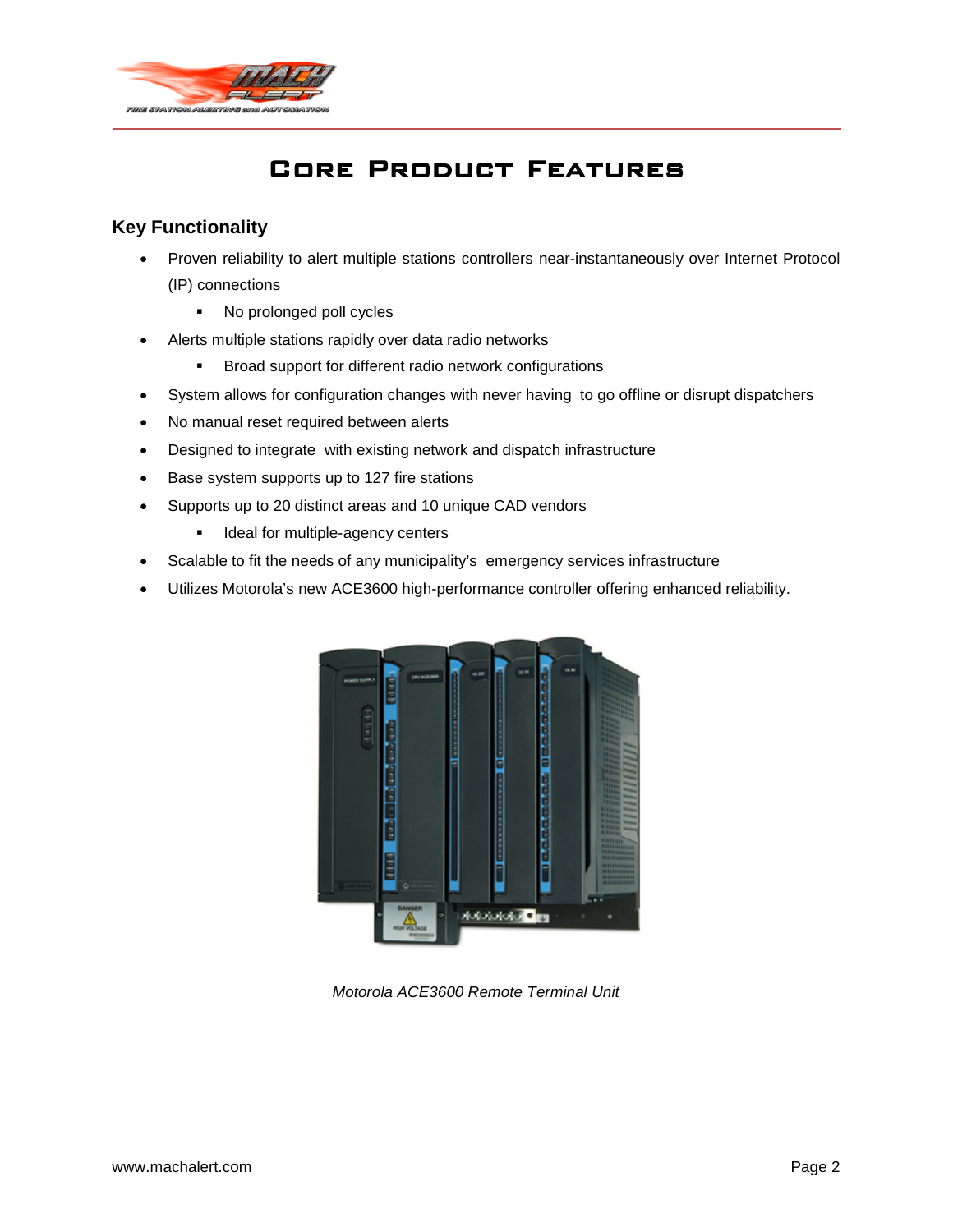

#### **Standards-compliant**

- NFPA 1221-compliant for Emergency Services Communication Systems
	- Redundant dispatch circuits
	- **Independent backup power sources**
	- **Unique alarms**
	- Constant system Integrity monitoring and logging on FSAA servers
	- Redundant communications links
	- Designed to improve turnout times
	- **Independent dispatch voice circuit**
- NFPA 1710-compliant for Organization and Deployment of Emergency Operations
- Station Controllers manufactured in a UL-508a approved facility
	- UL-listed
	- CUL-listed
- Designed to help dispatch centers meet current ISO standards

## **Information Assurance Certified**

- Complies with military and federal agencies' Information Assurance (IA) policies
- MACH Alert is tested and validated against the Motorola MotoPatch CD every month to ensure that all MACH Alert systems can be patched to the high standards set by Motorola.

## **Network Support**

- Internet Protocol (IP) networks
	- Dedicated Wired
	- **-** Dedicated Wireless
	- **•** Virtual Private Network (VPN)
- Radio data networks
	- Digital Project 25 (including ASTRO®25 Integrated Voice & Data)
	- **Analog Trunked**
	- **Analog Conventional**
- Cellular networks

## **Reliability and Redundancy**

- Utilizes Motorola's ACE3600, a proven high-performance Remote Terminal Unit (RTU) designed for industrial use
- NEMA-rated enclosures protect in-station hardware from damage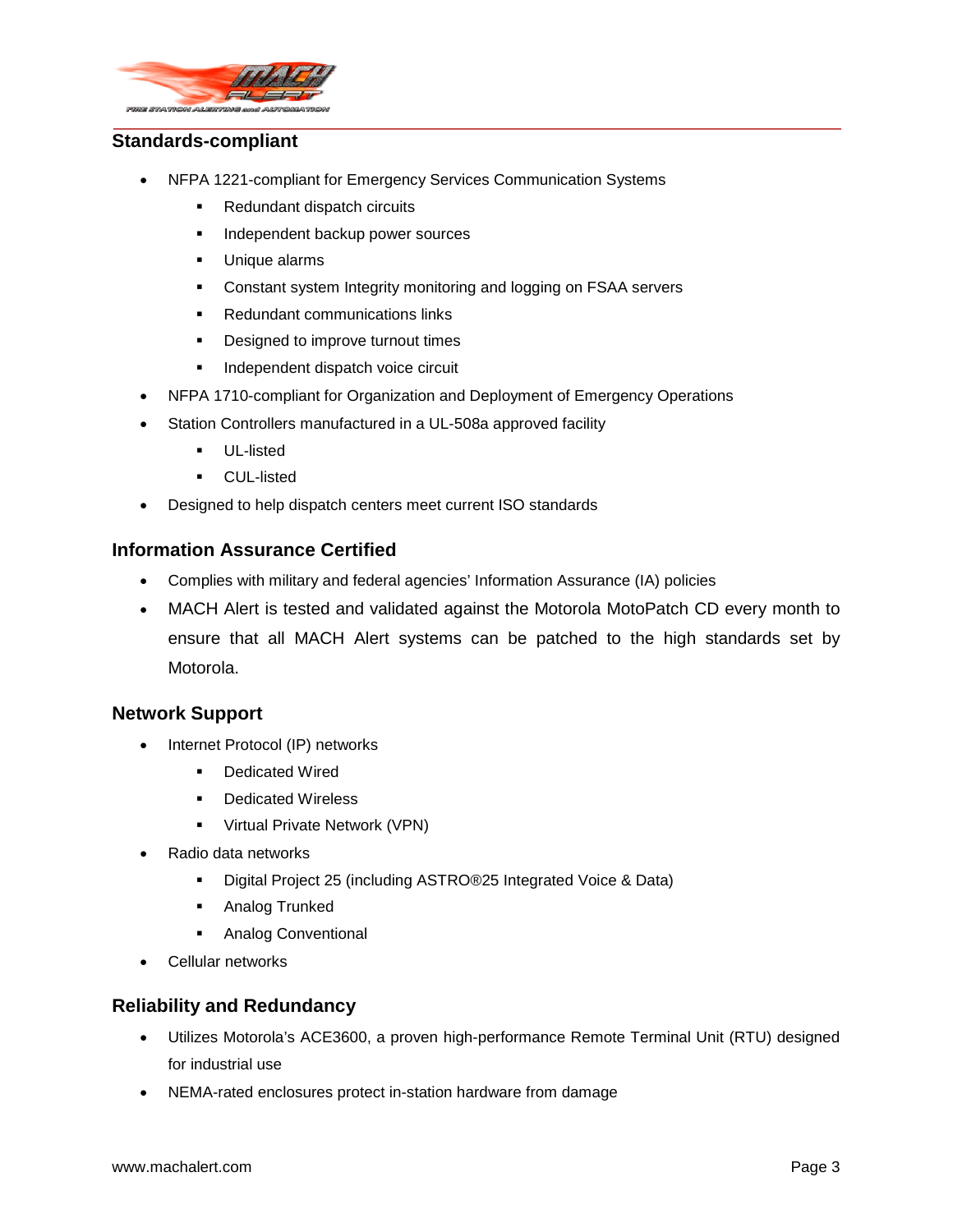

- **Locking doors and tamper detection switches standard**
- **Upgraded enclosures available for outdoor use**
- Redundant server components guard against failure
	- **Dual power supplies**
	- RAID 1 hard drive configuration
- Internal battery backup for Station Controller and Alerting Interface Controller
- Separate voice and data links
- Redundant communications prevent single points of network failure
	- o Alerts are sent over both links simultaneously
- Automatic alert retry in case of transmission failure



*Manual Dispatch Graphical User Interface (GUI)*

# **Dispatching**

- Dispatch operators may manually issue alerts from client software
	- **Intuitive graphical user interface (GUI)**
	- Multi-station select buttons instantly select pre-configured groups of stations on the GUI
- Client software co-habits on most dispatch console models (including Gold Elite and MCC7500)
	- No additional hardware required at dispatch positions
	- **Utilize existing monitors**
- Dispatch manually via secure connection from remote locations, such as
	- Fire department offices
	- Mobile command centers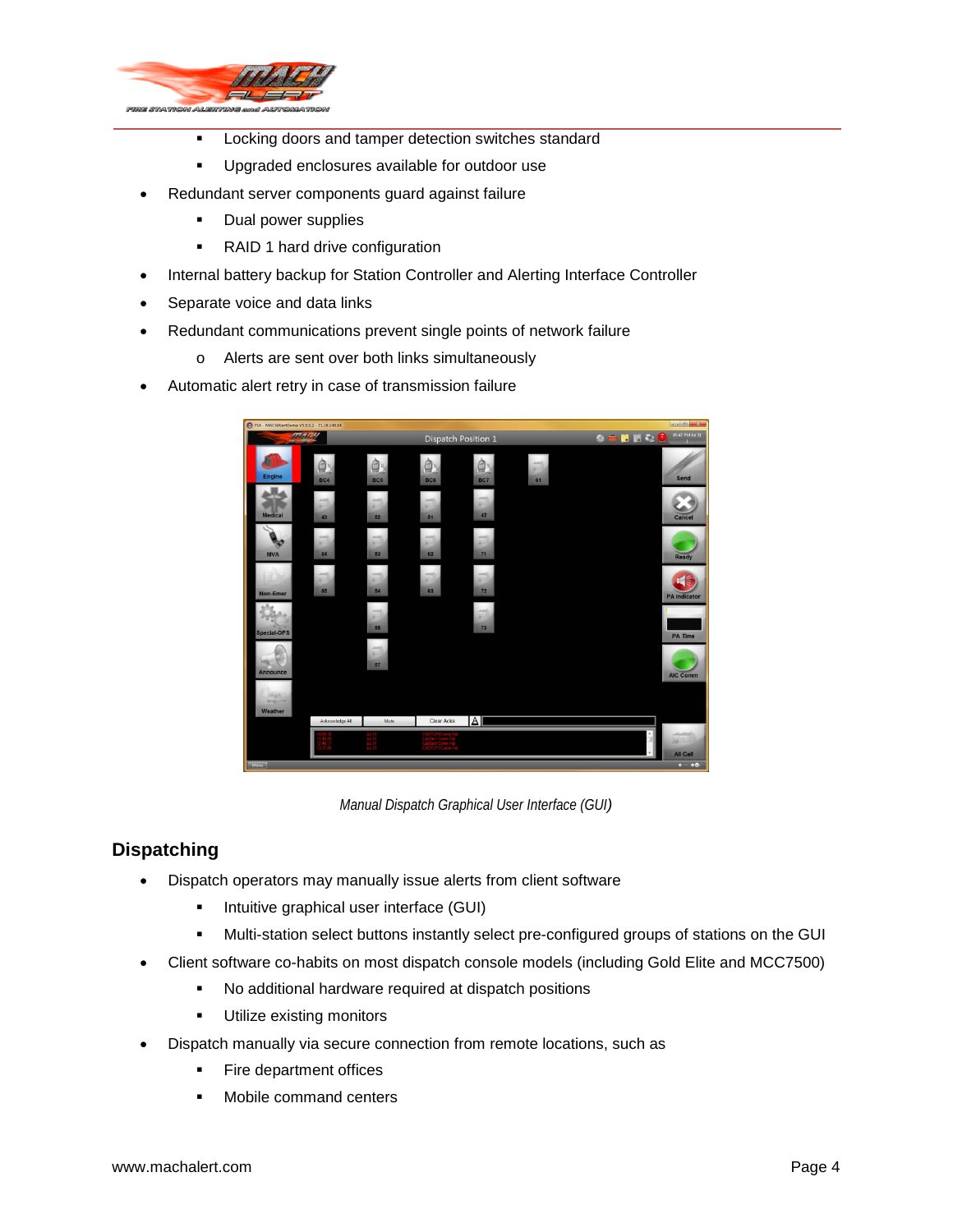

- **Secondary dispatch sites**
- **•** Or from any configured PC or laptop on network with proper credentials
- Supports up to 60 active dispatch positions simultaneous.
- Dispatch operators receive live system feedback from the GUI
	- PA system status
	- **Remaining time to talk**
	- **Positive acknowledgement (ACK) of alerts received by fire stations**
	- Real audio confirmation
	- **Status updates from other dispatch positions**
	- **Bay doors (Open/Closed)**

# **Fire Station**

- All-in-one Station Controller design to reduce clutter and tampering
	- **Intrusion sensor creates alarm when Station Controller accessed (Reported to dispatch)**
- Ramped "heart saver" alert tones for each alert sequence
	- 35+ default tone library pre-loaded
	- **•** Custom tones supported
- Audio and lighting zone support
- Configurable outputs can automate external fire station equipment, including
	- **Appliances**
	- **Bay door motors**
	- **Exhaust systems**
	- Gas valves
	- **Light contacts**
	- **Traffic light controllers**

## **System Monitoring and Notifications**

- Automatic monitoring for system health and status
- Alarms notify key personnel of failure states
	- **Visual and audible alarms at dispatch positions**
	- Alerts via e-mail and phone, configurable based on recipient and failure type
- Critical indicators are monitored by default, including
	- Alert acknowledgement/non-acknowledgement
	- **Alerting Interface Controller status**
	- **Communication link status**
	- Confirmation of audio output at fire station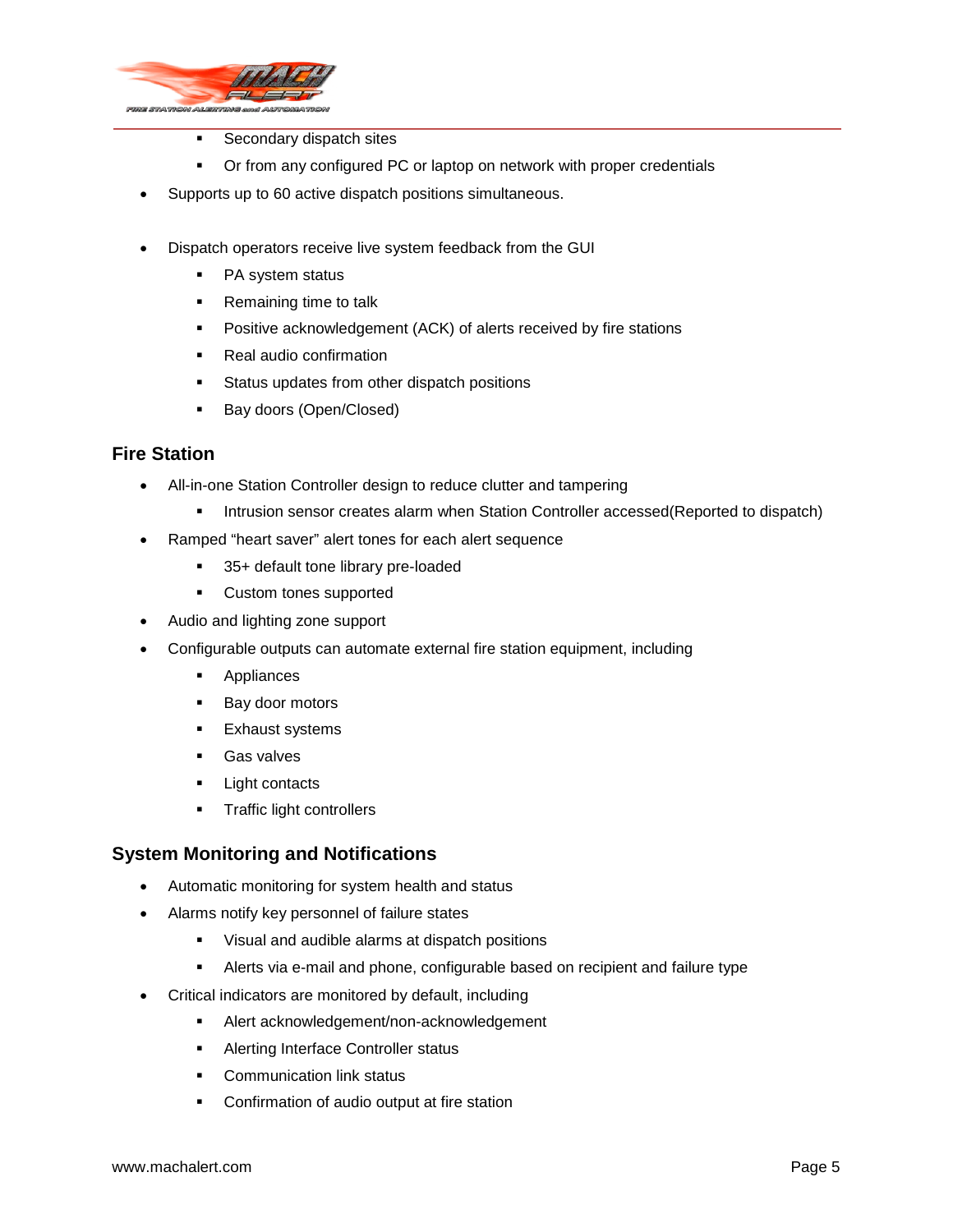

- **Server status**
- **Station Controller status**
- **Station Controller power**
- **Station Controller battery level**
- **Station Controller intrusion sensor**
- Configurable inputs can monitor external hardware
	- **Bay doors**
	- **Generators**
	- **Station fire alarms**

| SR - MACHAlertDemo V5.0.0.1 - 71.16.140.14                       |                                            |                                   |                                                    |                                       |                                |                                                  |                                                         |                      |                                                              |       | $\Box$                   | $\Sigma$ |
|------------------------------------------------------------------|--------------------------------------------|-----------------------------------|----------------------------------------------------|---------------------------------------|--------------------------------|--------------------------------------------------|---------------------------------------------------------|----------------------|--------------------------------------------------------------|-------|--------------------------|----------|
| <b>ATLANTA</b>                                                   |                                            |                                   |                                                    |                                       | CommStats                      |                                                  |                                                         |                      | <b>SHLOO</b>                                                 |       | 03:44 PM Jul 24          |          |
| <b>MAFD AIC1 Status</b><br><b>Primary Link</b><br>Secondary Link | <b>Primary Link</b><br>ロ<br>Secondary Link | <b>MAFD AIC2 Status</b><br>E<br>6 | Server CAD Comm<br>2<br>$\overline{7}$<br>8        | 5<br>Primary:<br>$\overline{9}$<br>10 | Checksums<br>1891              | Primary AIC Battle Secondary AIC Battle          | Primary:                                                | <b>AIC A/C Power</b> | <b>THE BURGE</b><br>AIC Comm                                 | TEST1 | Server Mode<br>1 AIC1600 |          |
| Idle<br>1D.142                                                   | Comm                                       | Idle<br><b>Page</b><br>Checksum   | $\mathbf{r}$<br><b>COL</b><br>RTU Batt   A/C Power | - 1<br><b>COL</b>                     | Secondary: 1001<br>Interrogate | Communication Ubdates                            | Secondary:<br>Internal ACK Tracking Barix Status        |                      | CAD:<br>MAFD Status                                          |       | Area1 Bartx Status       |          |
| Network \$1 00 00 00<br>ASTRO E ME                               |                                            | 1891                              |                                                    |                                       | <b>Interrogate</b>             | Parameters:<br>IDB:<br>Speakers:<br>−            | StaAck:<br>L1Adc<br>−<br>$L2$ Pok                       |                      | <b>Primary Link</b><br><b>Secondary Link</b><br>Idla         |       |                          |          |
| 10:3.51<br>Network <b>GI SI 10 UL</b>                            | Comm                                       | Checksum                          | RTU Batt. A/C Power                                |                                       | <b>Interrogate</b>             | Communication Updates<br>Parameters'             | Internal ACK Tracking Barix Status<br>StaAck: I         |                      | MAFD Status                                                  |       |                          |          |
| <b>ASTRO LONGER</b>                                              | ▬                                          | 1891                              |                                                    |                                       | <b>Interrogate</b>             | <b>IDB:</b><br>Speakers: L.                      | $L1Ac$ $La$<br>12.4                                     |                      | <b>Primary Link</b><br><b>Secondary Link</b><br><b>Inthe</b> |       |                          |          |
| ID.452                                                           | Comm                                       | Checksum                          | <b>RTU Batt</b>                                    | A/C Power                             | Interrogate                    | Communication Updates                            | Internal ACK Tracking                                   | <b>Barix Status</b>  | MAFD Status                                                  |       |                          |          |
| Vetwork <b>BI 85 NH</b><br>ASTRO <b>LONG</b>                     | □                                          | 1891                              |                                                    |                                       | <b>Testure experts</b>         | Parameters:<br>IDB: L<br>Speakers: L.J.          | StaAck:<br>L1Adc L3<br>L2Ack: L                         |                      | <b>Primary Link</b><br><b>Secondary Link</b><br>Idle         |       |                          |          |
| ID:553<br>Network <b>SI IS IS</b>                                | Comm                                       | Checksum                          | <b>RTU Batt</b>                                    | A/C Power                             | <b>Interrogate</b>             | <b>Communication Updates</b><br>Parameters:<br>r | Internal ADK Tracking<br>StaAck:                        | <b>Barix Status</b>  | MAFD Status                                                  |       |                          |          |
| ASTRO <b>LONG</b>                                                | ▬                                          | 1891                              | <b>Bettery</b><br>Mississi                         |                                       | Interrogate                    | IDR: E<br>Speakers: E.                           | $L1Ack$ $L2$<br>L2A <sub>c</sub>                        |                      | <b>Primary Link</b><br><b>Secondary Link</b><br><b>Idio</b>  |       |                          |          |
| 10:6.54<br>Network <b>BBBB</b>                                   | Comm                                       | <b>Checksum</b>                   | <b>RTU Batt</b>                                    | A/C Power                             | Interrogate                    | Communication Updates<br>Parameters:             | Internal ACK Tracking   Bartx Status<br>StaAck: E.      |                      | MAFD Status                                                  |       |                          |          |
| ASTRO <b>Limited</b>                                             | -                                          | 1891                              | <b>Battery</b><br>Mission                          |                                       | <b>Interrogate</b>             | IDB:<br>п<br>Speakers: L.J.                      | L1Ack: L3<br>L2Ack:                                     |                      | <b>Primary Link</b><br><b>Secondary Link</b><br>Idio         |       |                          |          |
| 10:7.55<br>Network 00 00 00 00                                   | Comm                                       | <b>Checksum</b>                   | <b>RTU Bart</b>                                    | A/C Power                             | interrogate                    | Communication Updates<br>Paramatain'             | Internal ACK Tracking Bark Status<br>StaAck L           |                      | MAED Status<br><b>Primary Link</b>                           |       |                          |          |
| ASTRO <b>[ June</b> ]                                            | -                                          | 1891                              | <b>Gettery</b><br>Missing                          | □                                     | <b>Interrogeto</b>             | <b>IDR:</b><br>−<br>Speakers:                    | LiAde: E.B.<br>L2kck                                    |                      | <b>Secondary Link</b><br>Idio                                |       |                          |          |
| ID:857<br>Network <b>BIN III</b>                                 | Comm                                       | Checksum                          | <b>RTU Bart</b>                                    | <b>A/C Power</b>                      | <b>Interrogate</b>             | Communication Updates<br>Parameters:             | Internal ACK Tracking <b>Bank Status</b><br>StaAck: E.Z |                      | MAFD Status                                                  |       |                          |          |
| ASTRO <b>E MARIE</b>                                             |                                            | 1891                              | <b>Bettery</b>                                     |                                       | Interrogate                    | IDB:<br><b>C</b><br>Speakers: E.                 | LTAck: L<br>L2Ack:                                      |                      | <b>Primary Link</b><br>Secondary Link<br>Idle                |       |                          |          |
| 10:9 61<br>Natwork <b>BBBB</b>                                   | Comm                                       | Checkman                          | <b>RTU Bat</b>                                     | <b>A/C Power</b>                      | Interrogate                    | Communication Updates<br>Parameters:<br>.        | Internal ACK Tracking Barix Status<br>StaAck L 3        |                      | MAFD Status                                                  |       |                          |          |
| ASTRO LINE                                                       |                                            | 1891                              | <b>Battery</b>                                     | □                                     | <b>Interrogate</b>             | IDB: E<br>Speakees'<br>-                         | L1Adc: L.3<br>12kck                                     |                      | <b>Primary Link</b><br><b>Secondary Link</b><br>Idio         |       |                          |          |
| ID:10 62<br>Network <b>W W W W</b>                               | Comm                                       | Checksum                          | <b>RTU Batt</b>                                    | A/C Power                             | Interrogate                    | Communication Ubdates<br>Parameters:<br>−        | Internal ACK Tracking Barix Status<br>StaAck: E.Z       |                      | MAFD Status                                                  |       |                          |          |
| ASTRO <b>LEWIS</b>                                               | ▬                                          | 1891                              | <b>Bettery</b>                                     | □                                     | <b>Interrogate</b>             | IDB:                                             | L1Adc L3                                                |                      | <b>Primary Link</b><br><b>Secondary Link</b>                 |       |                          |          |
| Menu                                                             |                                            |                                   |                                                    |                                       |                                |                                                  |                                                         |                      |                                                              |       | $+ -$                    | 40       |

*Communications Status Screen*

# **Event Logging**

- All dispatch operator interactions logged and time-stamped
- All monitored indicators recorded for troubleshooting
- Automatically generate ad hoc reports
	- **Reports may be e-mailed to selected personnel**
	- **Personnel rosters may be set up on a station-by-station basis.**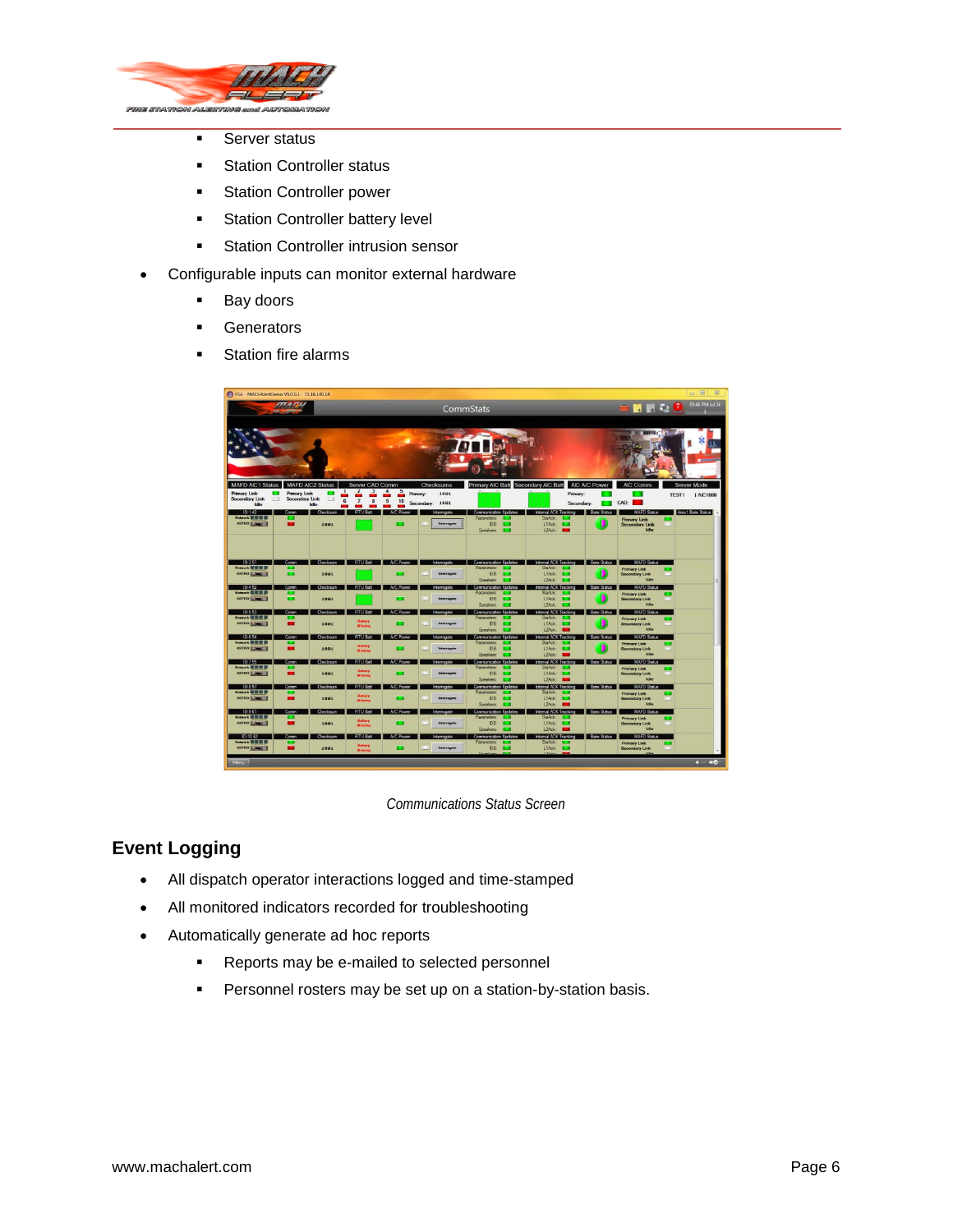

# Optional Product Features

# **Computed Aided Dispatch (CAD) Integration**

- Alert directly from the CAD system
	- Dispatch operators may monitor alerting process via lightweight CAD monitor GUI
- CAD can bypass the MACH Alert server in case of failure
- Hardware interface via IP or direct serial connection
- Software interface via the Motorola Fire Dispatch Protocol (MFD-P)
	- *Compatible with all CAD vendors capable of supporting MFD-P*
- Remote *MACH Alert* CAD Testing Lab available for CAD vendor use

# **Multi-CAD Support**

• Supports input from up to 10 separate CAD systems simultaneously

## **Redundant Dispatch Hardware**

- Secondary Alerting Interface Controllers (AIC) and/or MACH Alert servers available
	- May be installed at a secondary dispatch site for geographic redundancy
	- Seamless automated switching between hardware in case of failure

## **Text-to-Speech in the Fire Stations**

- Lifelike computer generated voice announcements play over fire station PA systems after alert tones
	- **State of the art speech engine**
	- Generated at the fire stations
	- **Dispatch operators may still speak over open PA afterwards**
- Customizable lexicon ensures correct pronunciation
- Text may be automatically retrieved from an interfaced CAD system
- Text may be manually entered by dispatch operators in the client GUI

# **Text-to-Speech Over-the-Air**

- Transmits text-to-speech announcements over the dispatch radio channel
	- **Heard by first responders on mobile radios**
	- **Generated at the dispatch center**
- Supports alert tone transmission over radio
- May be purchased in addition to or in lieu of standard Text-to-Speech package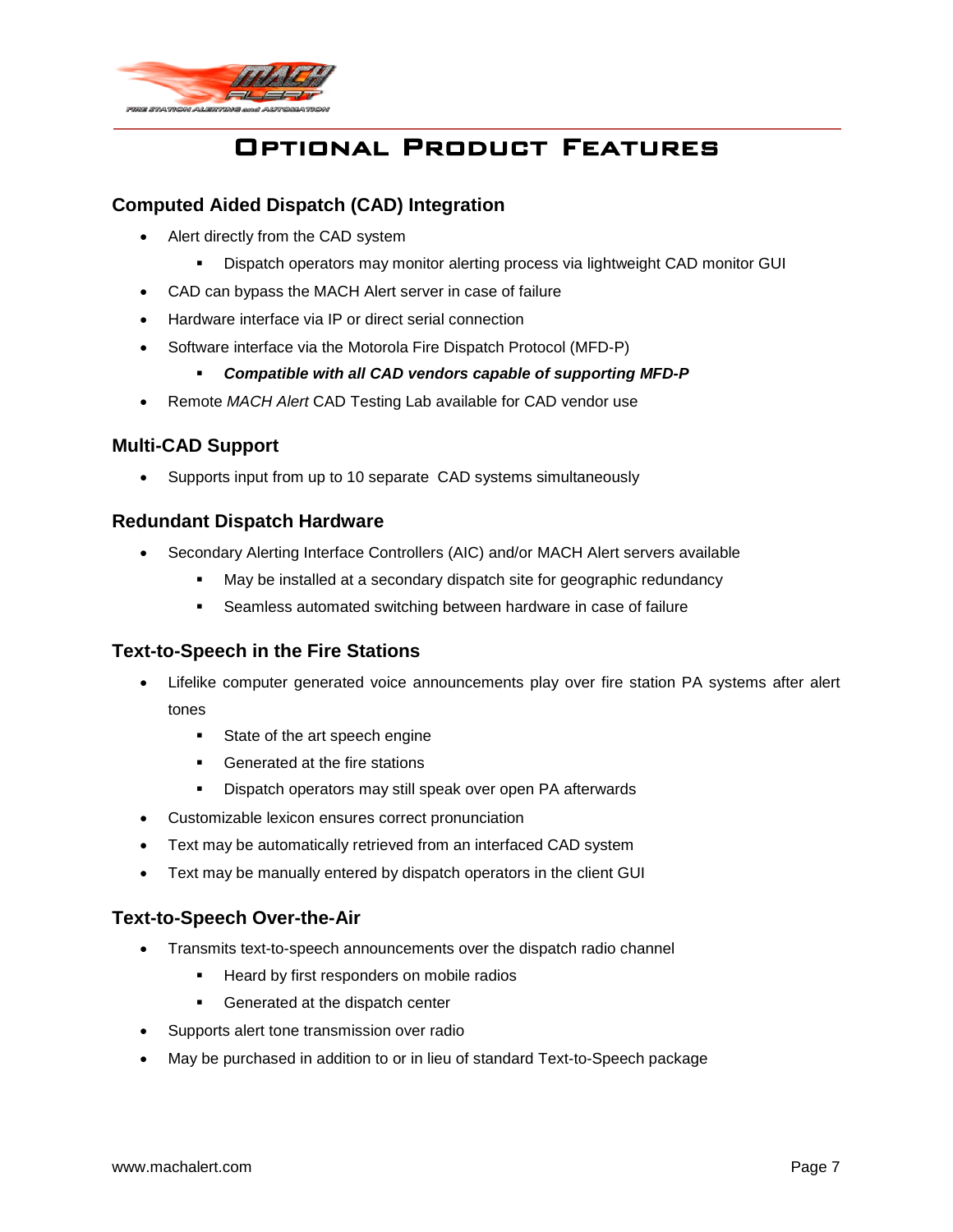

# **Incident Display Boards (IDB)**

- Displays incident type and information
	- Manually-entered or automatic-from-CAD text messages
	- **E** Countdown timer
	- **Map of incident location**
- Configurable default display for non-alert state
- HDMI compatible for HDTV or computer monitor connections.
- Ability to connect multiple IDB's in a station



*Incident Display Board*

# **LED Lighting**

- LED light strips illuminate upon alert
	- **EXECT** Color programed to correspond to different alert types



*LED Lighting*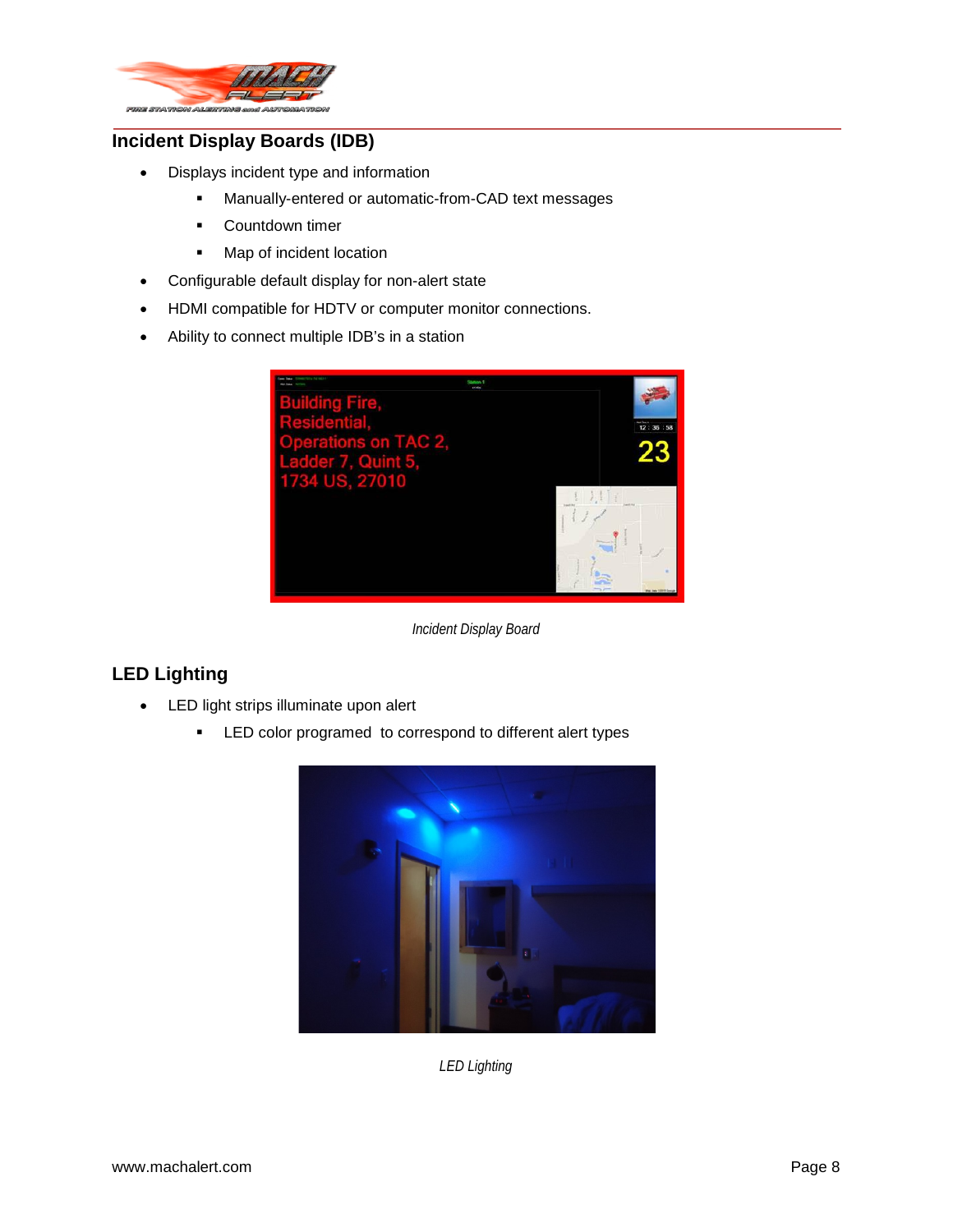

## **Rip and Run Printer**

- Can be located anywhere in the fire station
- Data sourced from CAD or can be manually entered
- Sends alarm feedback to dispatch console for any errors
- Supports thermal printers via a serial interface

### **Bunk Selector Switches**

- 6-button switches installed in personnel bunk rooms
- Install in up to 24 bunk rooms at a single station
- Occupants may select which type of alerts to receive
	- For selected alerts, "heart saver" audio and lighting is activated in the bunk room
	- **Bunk rooms are not disturbed for non-selected alerts**

# **Last Man Out Button**

- Manual acknowledgement pushbutton
- Acknowledgement reflected on client GUI

## **Turnout Timer**

- LED countdown timer from receipt of alert
- Configurable settings
	- **•** Countdown time interval and automatic reset
	- **•** Countdown time is configurable based on alert type
	- Chimes



*Turnout Timer Display*